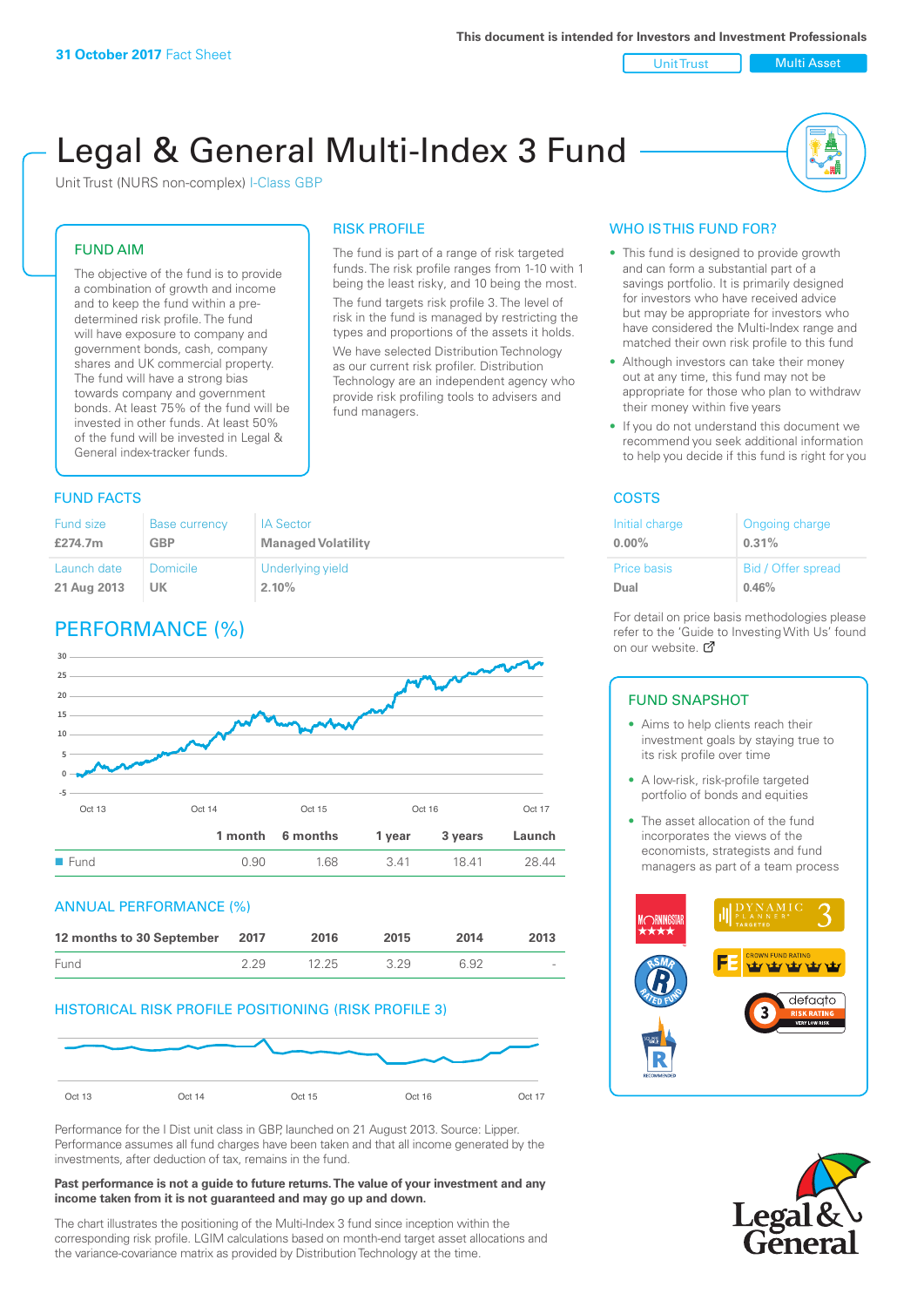# Legal & General Multi-Index 3 Fund

Unit Trust (NURS non-complex) I-Class GBP

# PORTFOLIO BREAKDOWN

All data source LGIM unless otherwise stated. Totals may not sum due to rounding.





### FUND MANAGERS

The fund managers have responsibility for managing the multi-index fund range. They are part of the Multi-Asset Funds (MAF) team in LGIM. This team focuses on designing and managing multi-asset funds that are tailored to match the specific objectives of various client types. The team sits within a wider Asset Allocation team which combines both depth of experience with a broad range of expertise from different fields, including fund management, investment consulting and risk management roles.

# TOP 10 HOLDINGS (%)

| L&G Global Inflation Linked Bond Index Fund                      |      |
|------------------------------------------------------------------|------|
| L&G All Stocks Gilt Index Trust                                  | 10.2 |
| L&G Sterling Corporate Bond Index Fund                           | 10.2 |
| <b>LGIM Sterling Liquidity Fund Class 1</b>                      | 9.9  |
| L&G Short Dated Sterling Corporate Bond Index Fund               | 8.2  |
| <b>LGIM Global Corporate Bond Fund</b>                           | 7.9  |
| L&G Emerging Markets Government Bond (US\$) Index Fund           | 5.9  |
| <b>L&amp;G UK Property Fund</b>                                  | 4.7  |
| L&G US Index Trust                                               | 4.5  |
| L&G Emerging Markets Government Bond (Local Currency) Index Fund | 4.3  |